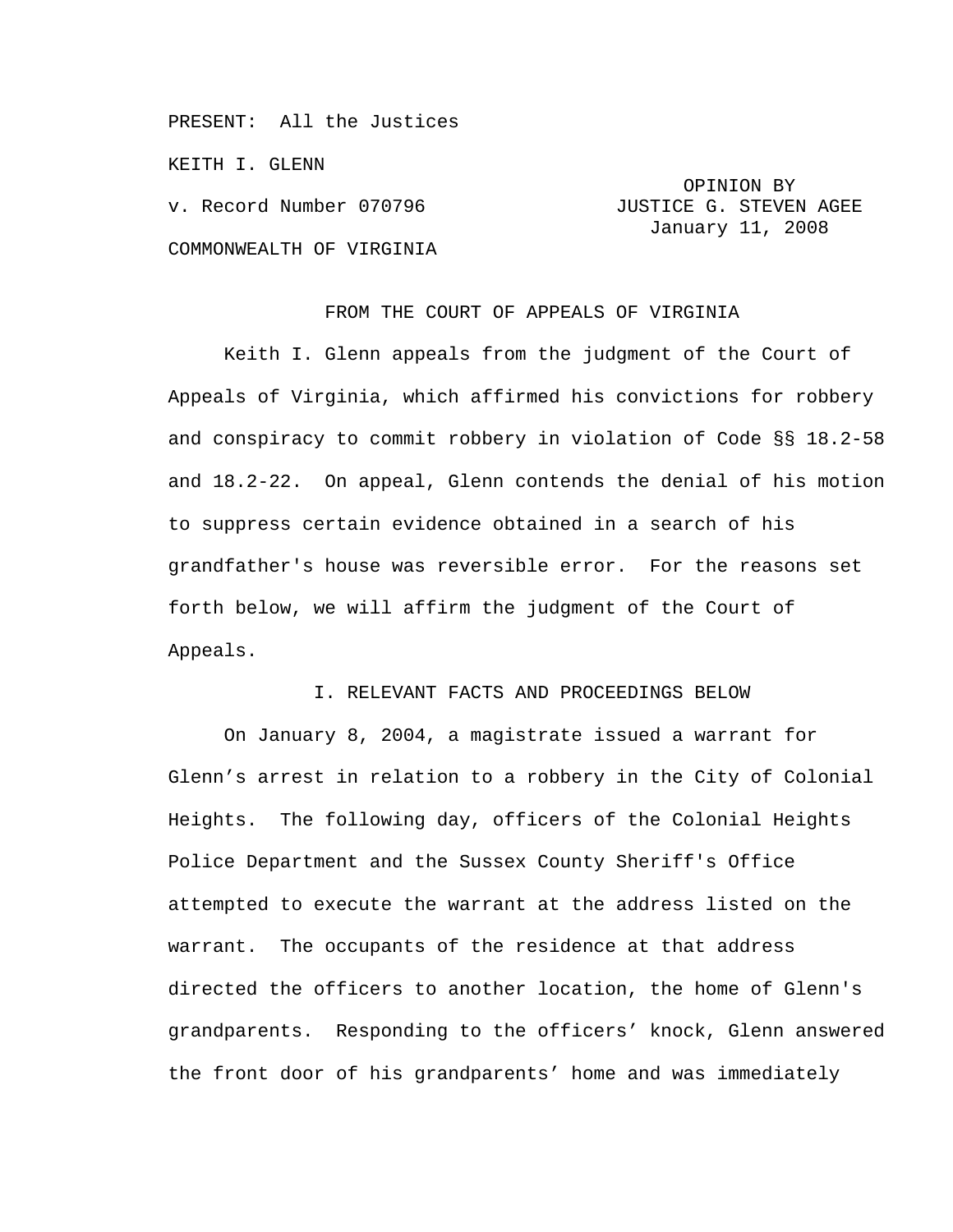arrested and advised of his Miranda rights. The officers then entered the living room and asked Glenn's grandfather, Ernest Brooks, if he owned the home. Brooks, unable to speak because of previous strokes, nodded in affirmation. The officers similarly determined from Brooks that Glenn was living in the home but did not pay rent. After obtaining this information, the officers asked Brooks for permission to search the house, which Brooks again granted with a nod of his head. $^1\;$  The officers did not ask for Glenn's consent, but he was detained in the living room with Brooks during the officers' conversation and the subsequent search.

 After Brooks consented to the search of his house, Glenn identified to the officers the bedroom where Glenn slept. The door to that room was open and unlocked. An officer searched the room and found, among other things, three mattresses propped against a wall and boxes of women's clothing, but no evidence relating to the robbery. As the officer left the room, he looked down the hallway, where a second bedroom was located. Glenn then stated, "Oh, yeah, I sleep in that bedroom as well." The officer then entered the second bedroom, which was also open and unlocked, and saw a pair of pants on the bed and a closed backpack on the floor. The backpack had no outward indicia of

<sup>&</sup>lt;u>1</u>  $1$  Glenn presents no challenge to the grandfather's capacity to knowingly and intelligently grant voluntary consent for the search.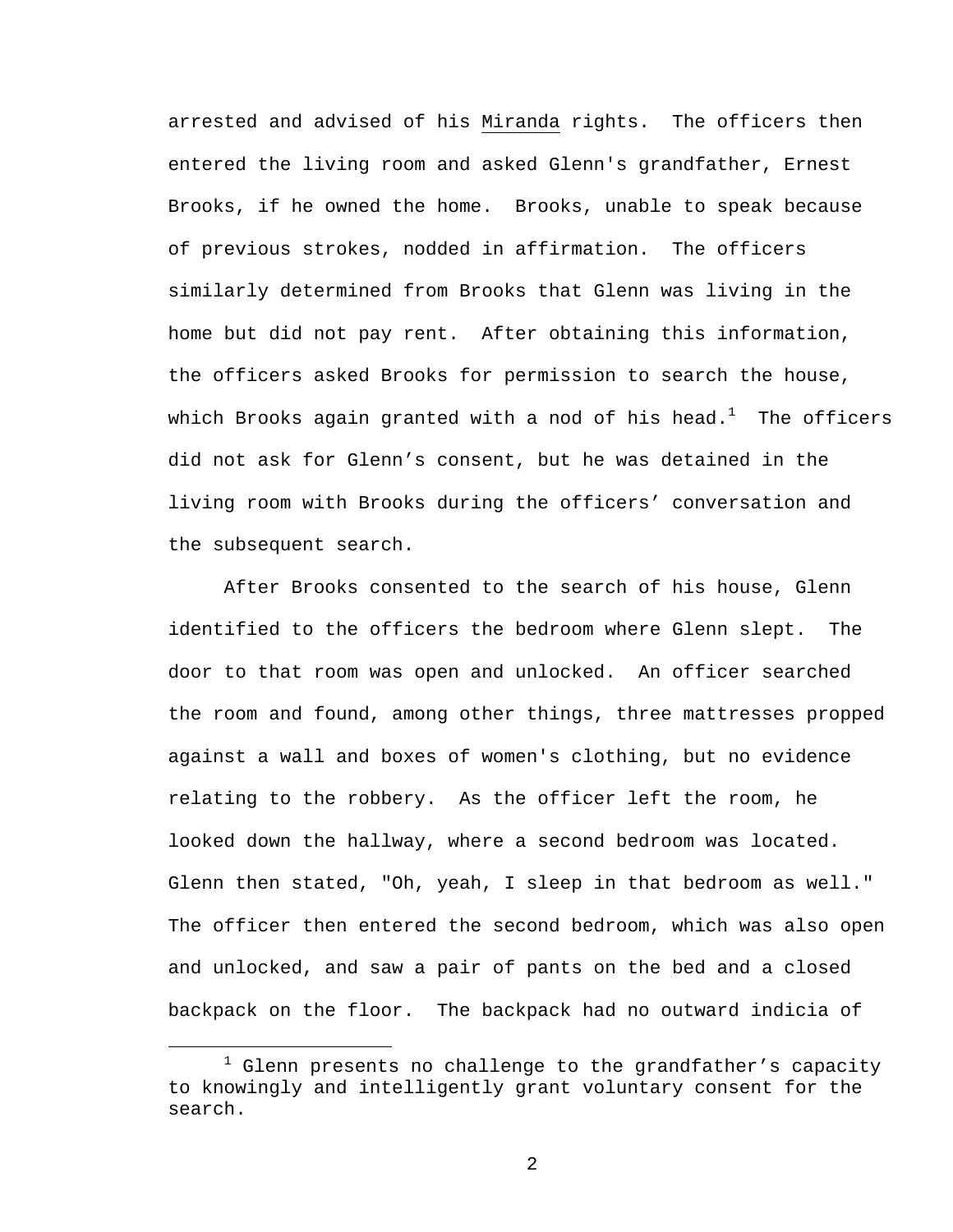ownership such as a nametag or monogram and had no locking device.

The officer opened the backpack and discovered the robbery victim's cellular telephone and a wallet containing Glenn's identification and \$45. Officers then escorted Glenn to the second bedroom where he identified the backpack as his own and volunteered that he found the cellular telephone on the ground in Colonial Heights. Glenn remained "calm" throughout the search and did not protest the search of the rooms or any containers in those rooms.

 Prior to trial in the Circuit Court of the City of Colonial Heights, Glenn filed a motion to suppress the evidence found in the backpack, contending that neither his "grandfather nor any third party is capable to assent and/or waive" Glenn's Fourth Amendment rights regarding his personal property in a closed container in his bedroom. Glenn's grandmother testified at the hearing that Glenn lived in the home without paying rent, but that Glenn had keys to the home. She further testified that she could enter the two rooms searched at any time and that the women's clothes found in Glenn's bedroom belonged to her. Glenn's grandmother also testified that the backpack belonged exclusively to Glenn and was never used by her or Brooks.

 The circuit court found that Brooks consented to the search of his house "without reservation or qualification" and that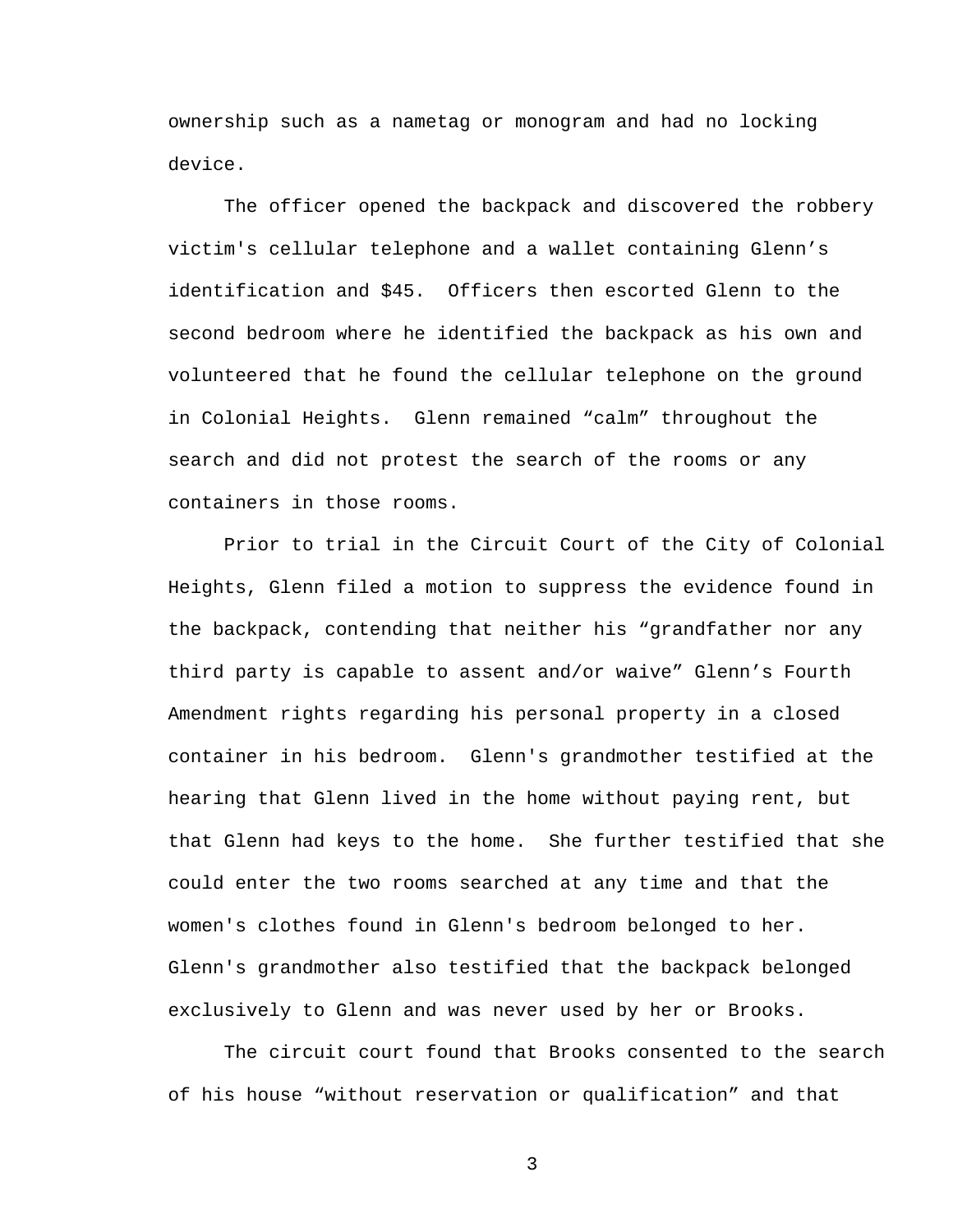"[Glenn] was present at the search, observed the search and took no action to countermand his grandfather's permission by advising the police that he objected to the search of that portion of the residence he later claimed he occupied." The circuit court then denied the motion to suppress. Glenn subsequently entered a conditional guilty plea pursuant to Code § 19.2-254, reserving his right to appeal the issues raised in his suppression motion. The circuit court accepted the plea, found Glenn guilty, and sentenced him to seven years' active incarceration.

On appeal in the Court of Appeals, a divided panel of that court reversed his convictions, holding that the circuit court erred by not granting Glenn's motion to suppress. Glenn v. Commonwealth, 48 Va. App. 556, 563, 633 S.E.2d 205, 209 (2006). However, on rehearing en banc, Glenn's convictions were affirmed. Glenn v. Commonwealth, 49 Va. App. 413, 416, 642 S.E.2d 282, 283 (2007). The court held that "the police officers had reasonable grounds to believe that the grandfather's consent to search his house included permission to open a backpack found on the floor in one of the rooms." Id. at 422, 642 S.E.2d at 286. This conclusion was based in part on the fact that "[n]othing about the backpack itself put the officers on notice that Glenn claimed an exclusive privacy interest in it." Id. at 423, 642 S.E.2d at 286 (emphasis in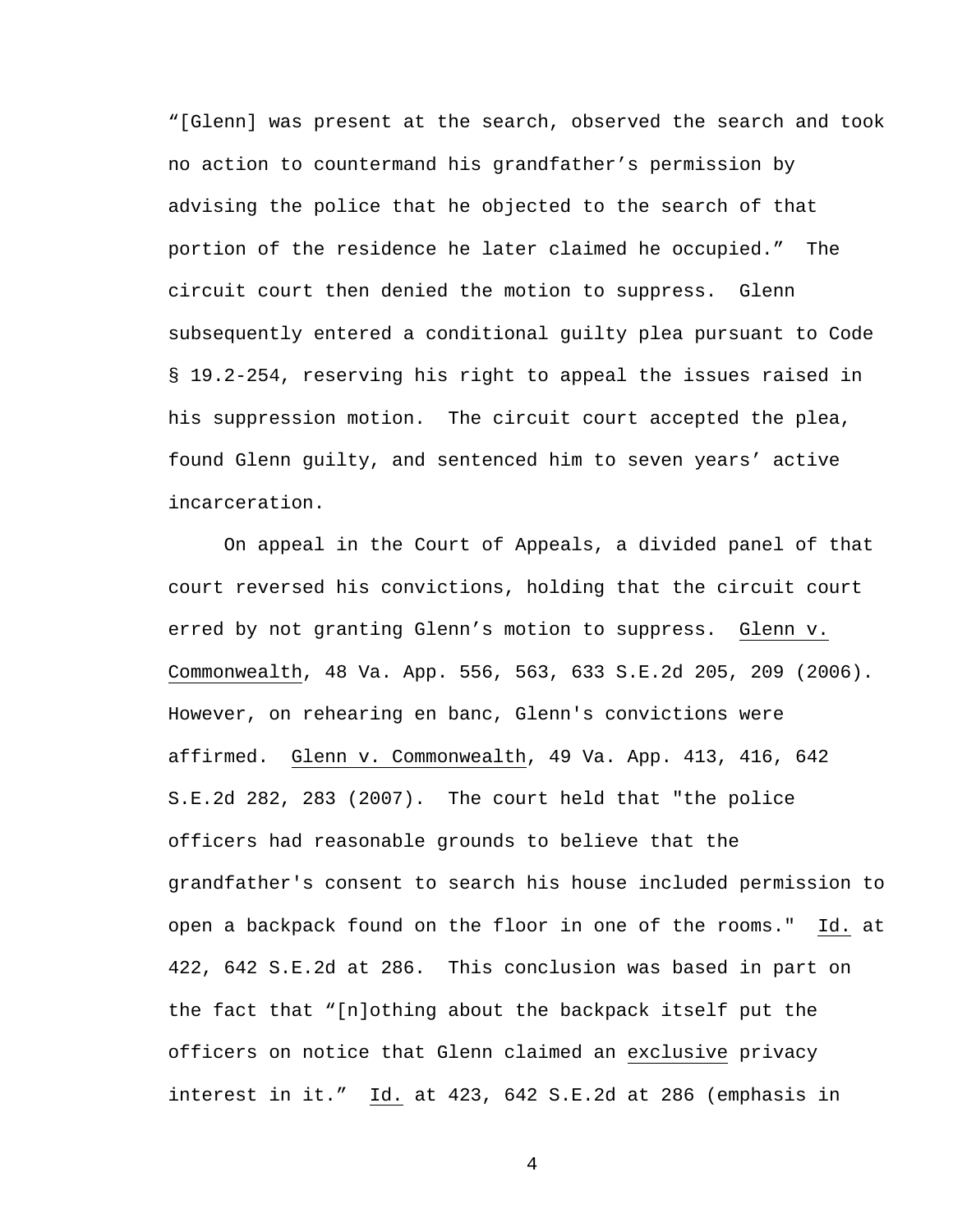original). Although the police had no "positive knowledge that the closed container" was Brooks', they did not have "reliable information that the container" was not under Brooks' control. Id. at 420, 642 S.E.2d at 285. The Court of Appeals also found support for its conclusion in the United States Supreme Court's decision in Georgia v. Randolph, 547 U.S. 103 (2006), because Glenn was present at the time of the search, but failed to object. We awarded Glenn this appeal.

## II. STANDARD OF REVIEW

Appellate review of a trial court's denial of a defendant's motion to suppress is de novo when the defendant claims that the evidence sought to be suppressed was seized in violation of the Fourth Amendment. Murphy v. Commonwealth, 264 Va. 568, 573, 570 S.E.2d 836, 838 (2002). In performing this review, we consider the evidence "in the light most favorable to the Commonwealth," McCain v. Commonwealth, 261 Va. 483, 490, 545 S.E.2d 541, 545 (2001), and "accord the Commonwealth the benefit of all inferences fairly deducible from the evidence." Riner v. Commonwealth, 268 Va. 296, 303, 601 S.E.2d 555, 558 (2004); see also Burns v. Commonwealth, 261 Va. 307, 313-14, 541 S.E.2d 872, 877-78 (2001). The defendant bears the burden of establishing that the denial of his suppression motion was reversible error. Murphy, 264 Va. at 573, 570 S.E.2d at 838.

## III. ANAYLSIS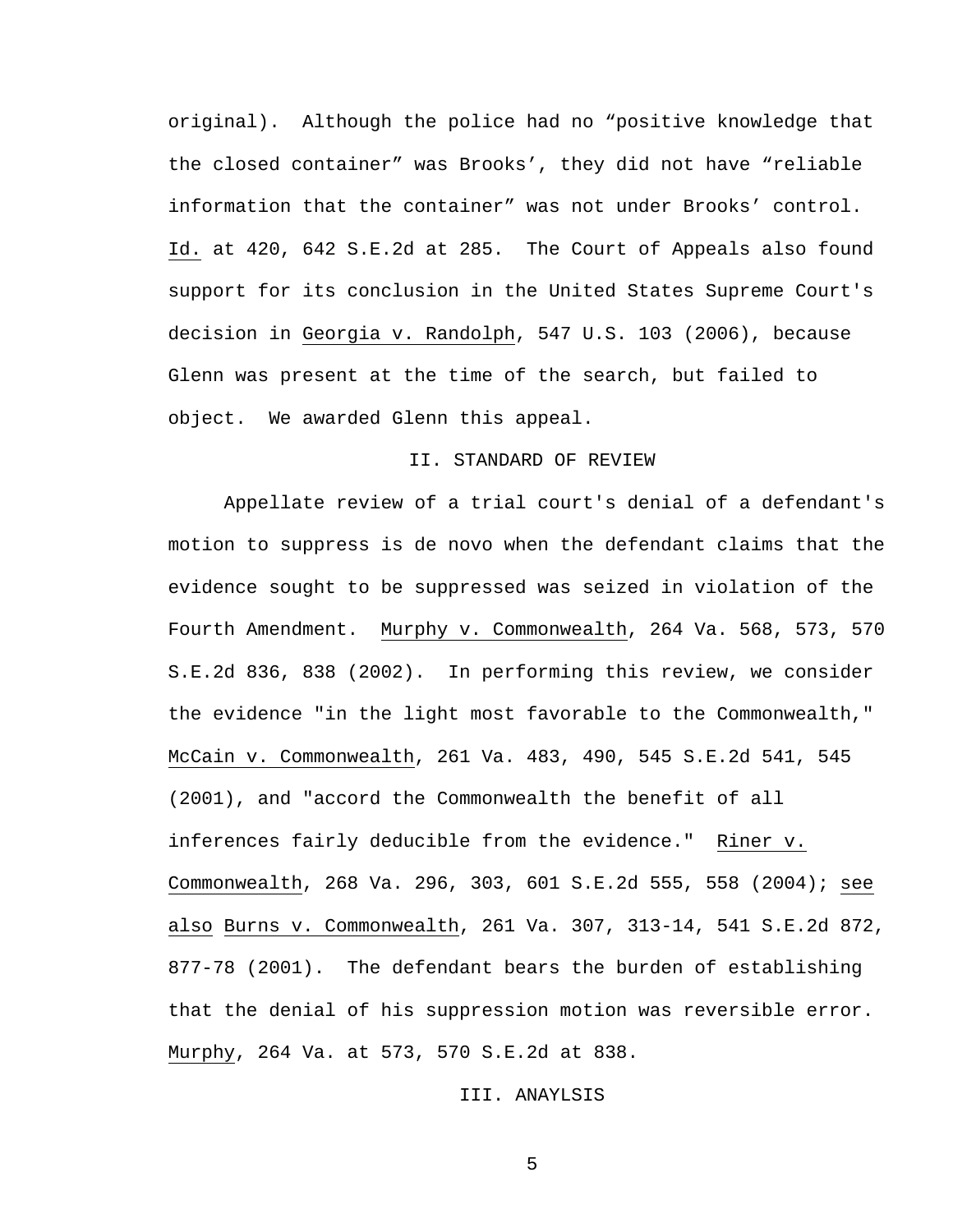The Fourth Amendment protects "[t]he right of the people to be secure in their persons, houses, papers, and effects, against unreasonable searches and seizures." U.S. Const. amend. IV. Warrantless searches and seizures in a person's home are presumptively unreasonable. Payton v. New York, 445 U.S. 573, 586 (1980). However, courts recognize exceptions to this general rule in several circumstances, including when a party voluntarily consents to the search. Schneckloth v. Bustamonte, 412 U.S. 218, 219 (1973) ("It is . . . well settled that one of the specifically established exceptions to the requirements of . . . a warrant and probable cause is a search that is conducted pursuant to consent."). As in any Fourth Amendment review, the touchstone of our analysis is the reasonableness of the search under the circumstances.  $E.g.,$  United States v. Knights, 534 U.S. 112, 118-19 (2001); Illinois v. Rodriguez, 497 U.S. 177, 185 (1990); Hill v. California, 401 U.S. 797, 803-04 (1971)).

Depending on the circumstances, a search may be deemed reasonable when conducted pursuant to voluntary consent offered not by the defendant himself but by a third party who shares access to the premises or object being searched with the defendant.

The authority which justifies the third-party consent . . . rests . . . on mutual use of the property by persons generally having joint access or control for most purposes, so that it is reasonable to recognize that any of the co-inhabitants has the right to permit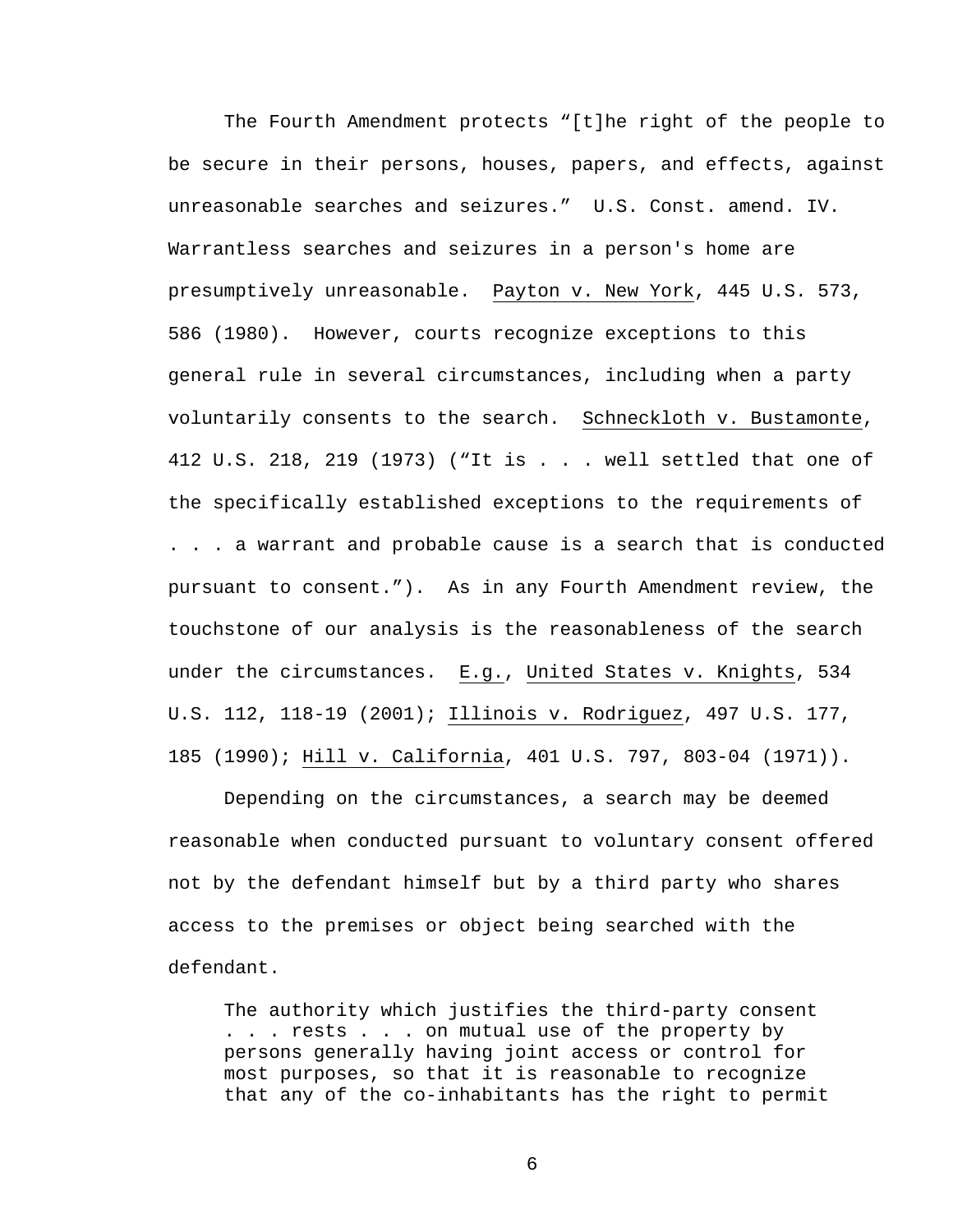the inspection in his own right and that the others have assumed the risk that one of their number might permit the common area to be searched.

United States v. Matlock, 415 U.S. 164, 171 n.7 (1974); see also Schneckloth, 412 U.S. at 245; Frazier v. Cupp, 394 U.S. 731, 740 (1969).

Brooks, as the owner of the home, possessed the authority to consent to a search of his house, including a search of the rooms used by Glenn, a houseguest. On appeal, Glenn does not challenge Brooks' authority to consent to a search of the entire house, including the room in which the backpack was located. $^2$ Rather, Glenn contends the Court of Appeals and circuit court erred in denying the motion to suppress because the third party, Brooks, had no authority to give consent to a search of a closed container of Glenn's personal property. As the search of the fixed premises, the home, was proper, the issue before us is narrowed to whether there was a constitutionally valid consent for the search of a closed container within that house that the evidence later established belonged to Glenn rather than his grandfather. In other words, regardless of Brooks' authority to

 $\overline{\phantom{a}}$  $2$  See United States v. Block, 590 F.2d 535 (4th Cir. 1978), in which the United States Court of Appeals for the Fourth Circuit determined that a mother "clearly had authority to permit inspection" of her son's bedroom because the son was "a mere guest occupant of the room in his mother's home, and the mother had the normal free access that heads of household commonly exercise in respect of the rooms of family member occupants." Id. at 541.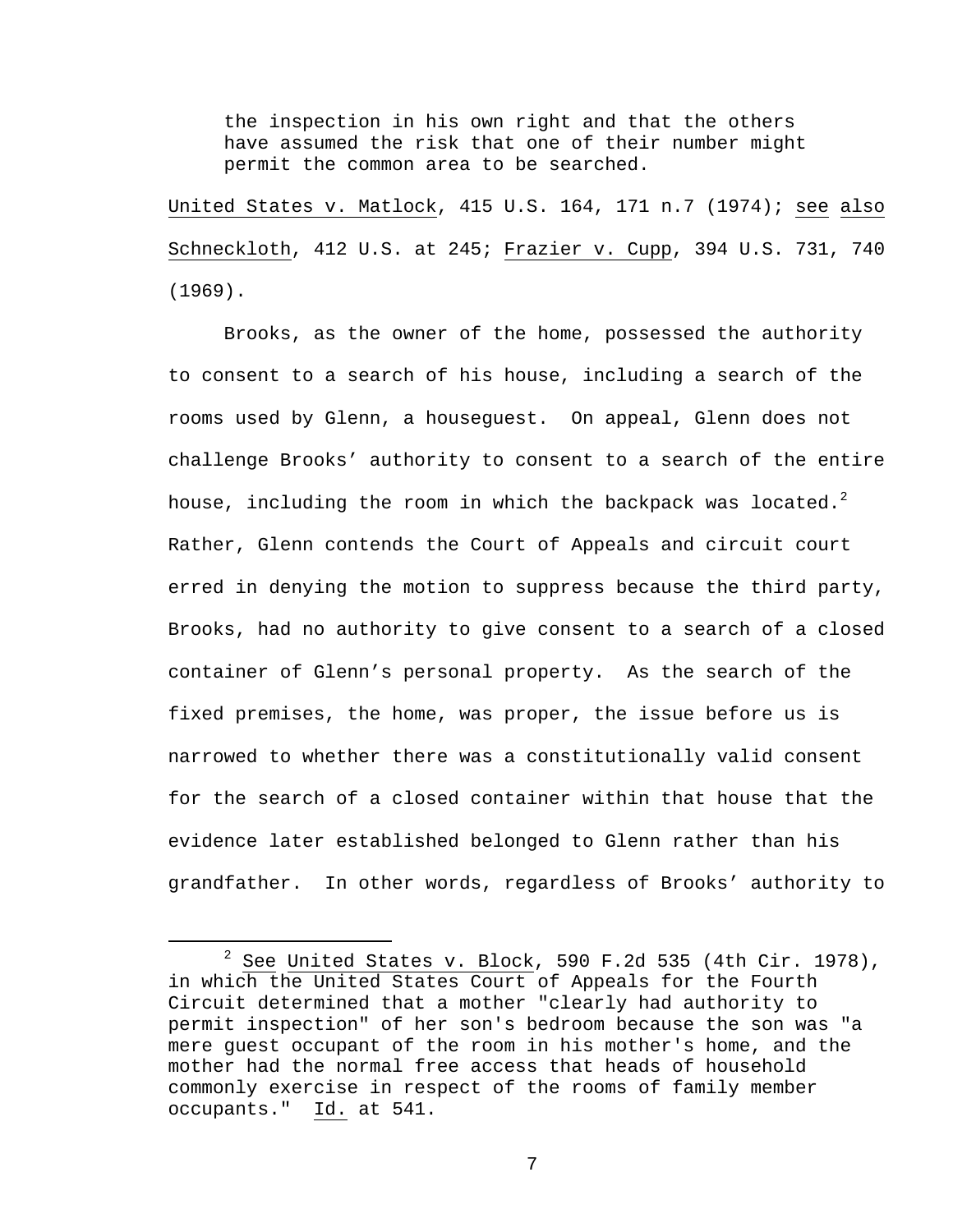authorize the search of his house, did that authority extend to closed containers located therein?

Although involving the search of an automobile and not a home, the Supreme Court enunciated basic Fourth Amendment principles applicable to the search of a closed container in the seminal case of United States v. Ross, 456 U.S. 798 (1982):

A lawful search of fixed premises generally extends to the entire area in which the object of the search may be found and is not limited by the possibility that separate acts of entry or opening may be required to complete the search. . . . When a legitimate search is under way . . . nice distinctions between closets, drawers, and containers, in the case of a home . . . must give way to the interest in the prompt and efficient completion of the task at hand.

Id. at 820-21.

 In Rodriguez, the Supreme Court upheld the validity of the search of an apartment when the officers incorrectly executed the search but acted with objective reasonableness based on the facts known to them at the time of the search.

[I]n order to satisfy the reasonableness requirement of the Fourth Amendment, what is generally demanded of the many factual determinations that must regularly be made by . . . the police officer conducting a search or seizure under one of the exceptions to the warrant requirement [] is not that they always be correct, but that they always be reasonable.

. . . .

As with other factual determinations bearing upon search and seizure, determination of consent to enter must be judged against an objective standard: would the facts available to the officer at the moment . . .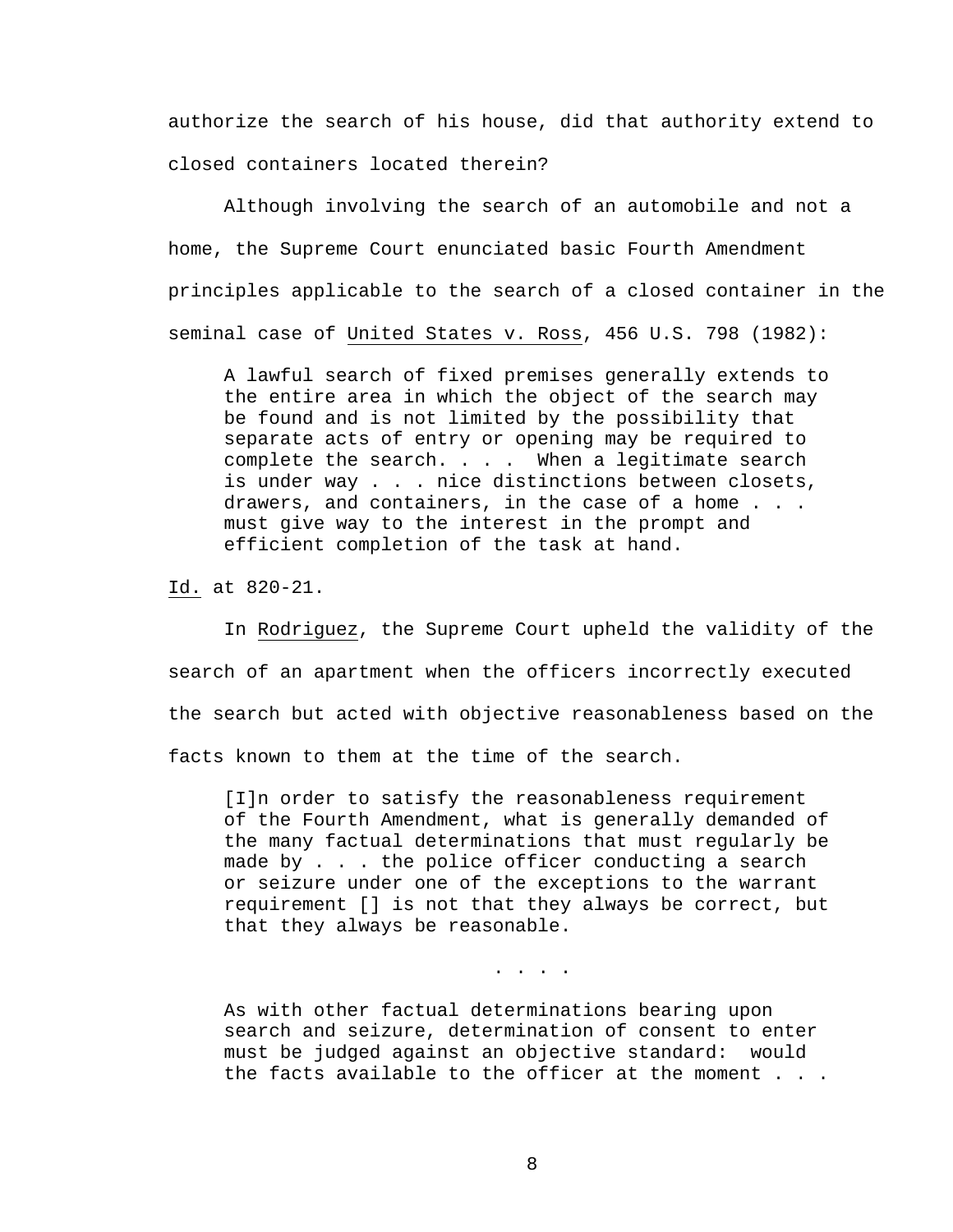warrant a man of reasonable caution in the belief that the consenting party had authority over the premises? Rodriguez, 497 U.S. at 185, 188 (quoting Terry v. Ohio, 392 U.S.

1, 21-22 (1968) (internal quotation marks omitted).

Glenn's argument on appeal is essentially that any conclusion by the police that Brooks had the authority to consent to searching the backpack was objectively unreasonable as a matter of law. This is so, Glenn argues, because the police had no specific or direct knowledge, at the time of the search, that the backpack either belonged to Brooks or that Brooks had access to it. Glenn contends this is particularly relevant because he told the police that he used the room in which they found the backpack. In Glenn's view, even if Brooks did voluntarily consent to a search which included the backpack, that consent was a nullity because Brooks had no authority over that item.

Glenn's argument points to the distinction, recognized by the Court of Appeals, that a person authorizing a search by consent can be either a person with actual or apparent authority over the object of the search.

A third party has actual authority to consent to a search if that third party has either (1) mutual use of the property by virtue of joint access, or (2) control for most purposes. Even where actual authority is lacking, however, a third party has apparent authority to consent to a search when an officer reasonably, even if erroneously, believes the third party possesses authority to consent.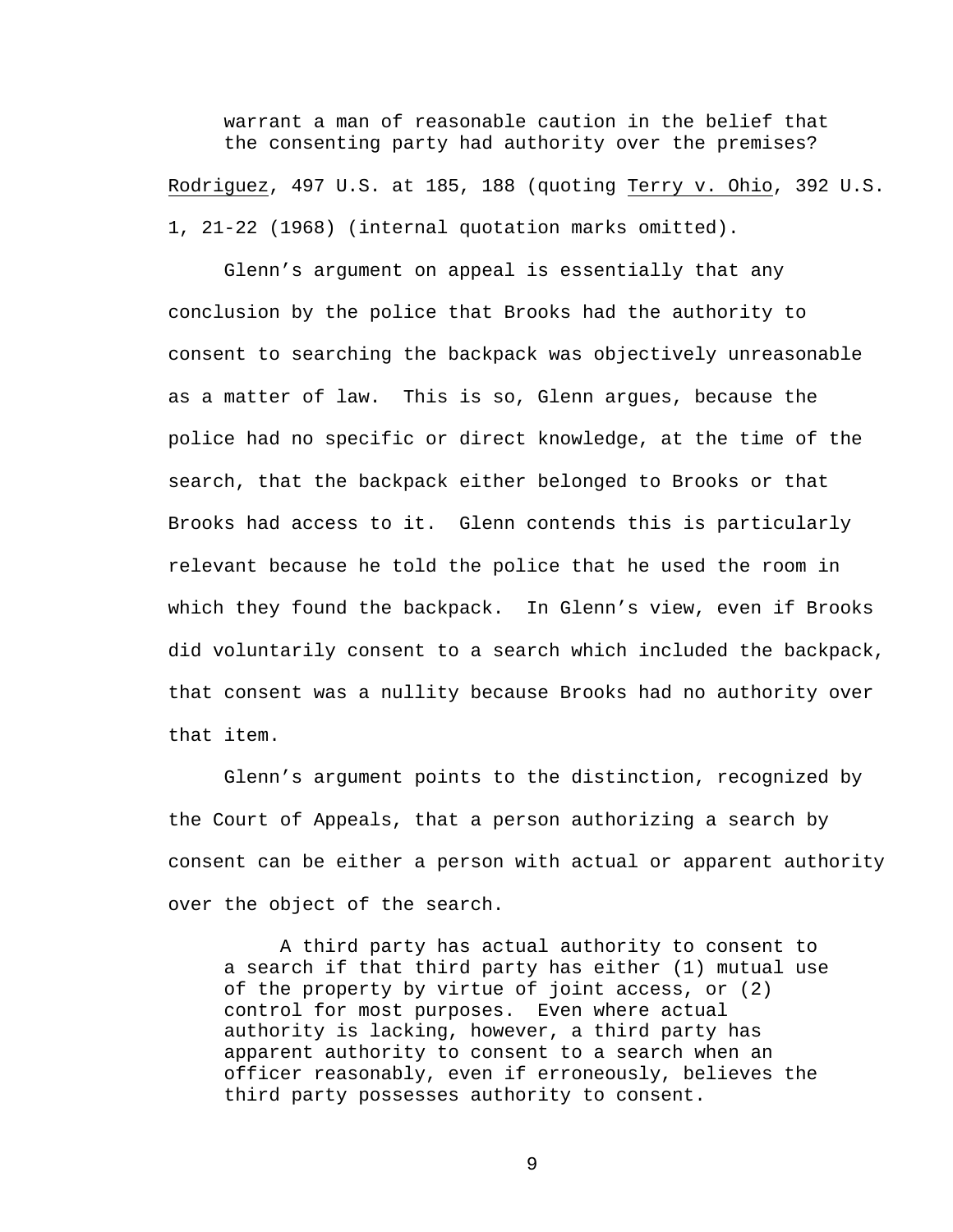Whether apparent authority exists is an objective, totality-of-the-circumstances inquiry into whether the facts available to the officers at the time they commenced the search would lead a reasonable officer to believe the third party had authority to consent to the search.

United States v. Andrus, 483 F.3d 711, 716-17 (10th Cir. 2007) (internal quotation marks and citations omitted). Had Brooks been the only occupant of his residence, this distinction would be irrelevant. However, because there were multiple occupants, each with his or her own potentially distinct privacy interests, the question of authority is directly relevant to the reasonableness of the police search.

 As the evidence at trial reflected, Brooks did not, in fact, have actual authority over the backpack. But that determination of a lack of actual authority after the search is not dispositive of the reasonableness inquiry. If the consenting party had the apparent authority to consent to the search, as it appeared to an objectively reasonable police officer, then the consent is valid for Fourth Amendment purposes as to another holder of a privacy interest in the object to be searched. Andrus, 483 F.3d at 722. In other words, if Brooks reasonably appeared to have the authority to consent to a search of the backpack, that apparent authority is sufficient to vitiate any Fourth Amendment claim by Glenn.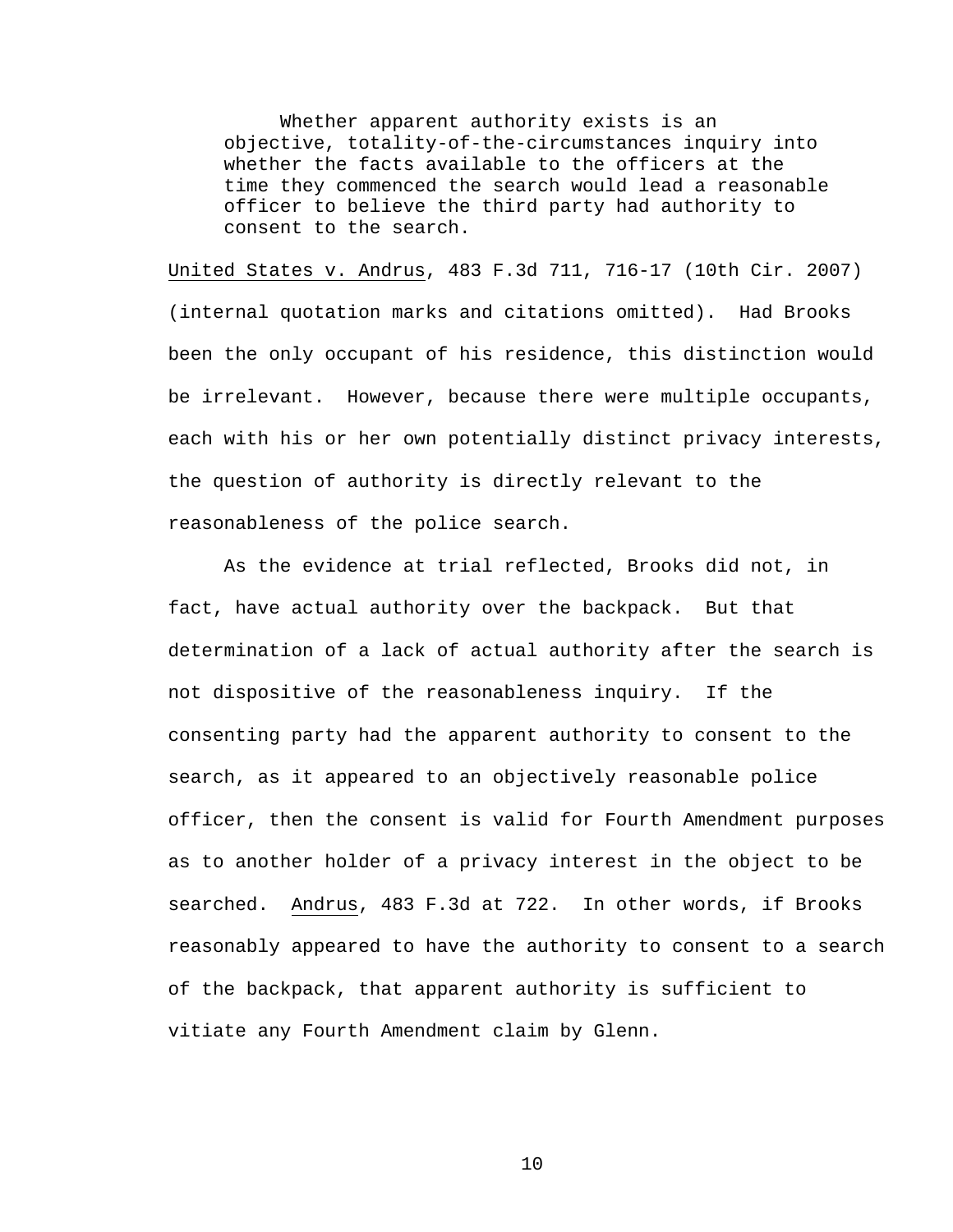Glenn is correct that the police did not affirmatively know that Brooks owned or used the backpack at the time of the search. On the other hand, nothing in the record shows the police knew that Brooks did not own or use the backpack. Had the backpack borne Glenn's name or other identifying marks, or had the backpack been locked or secreted among possessions which were exclusively Glenn's, there would likely be few circumstances where an objectively reasonable police officer could conclude Brooks had the authority to consent to a search of the bag. However, none of those circumstances exist in this case. In fact, the opposite is true. The backpack bore no indicia of ownership, evidenced no limitations on access, had no characteristics that reflected a use by reason of age or gender, and was located in a place open to all occupants of the house.

The circumstance facing the police officer who found the backpack in a room to which he was directed by Glenn, without any objection to a search of its contents, was whether Brooks' consent to search reasonably included the bag. We hold it was objectively reasonable for the police officer to conclude Brooks' consent to search included the authority to consent to a search of the backpack.

In reaching our decision, we are cognizant that some ambiguity attended the ownership and ability to access the backpack as the police officer seized and searched it. As noted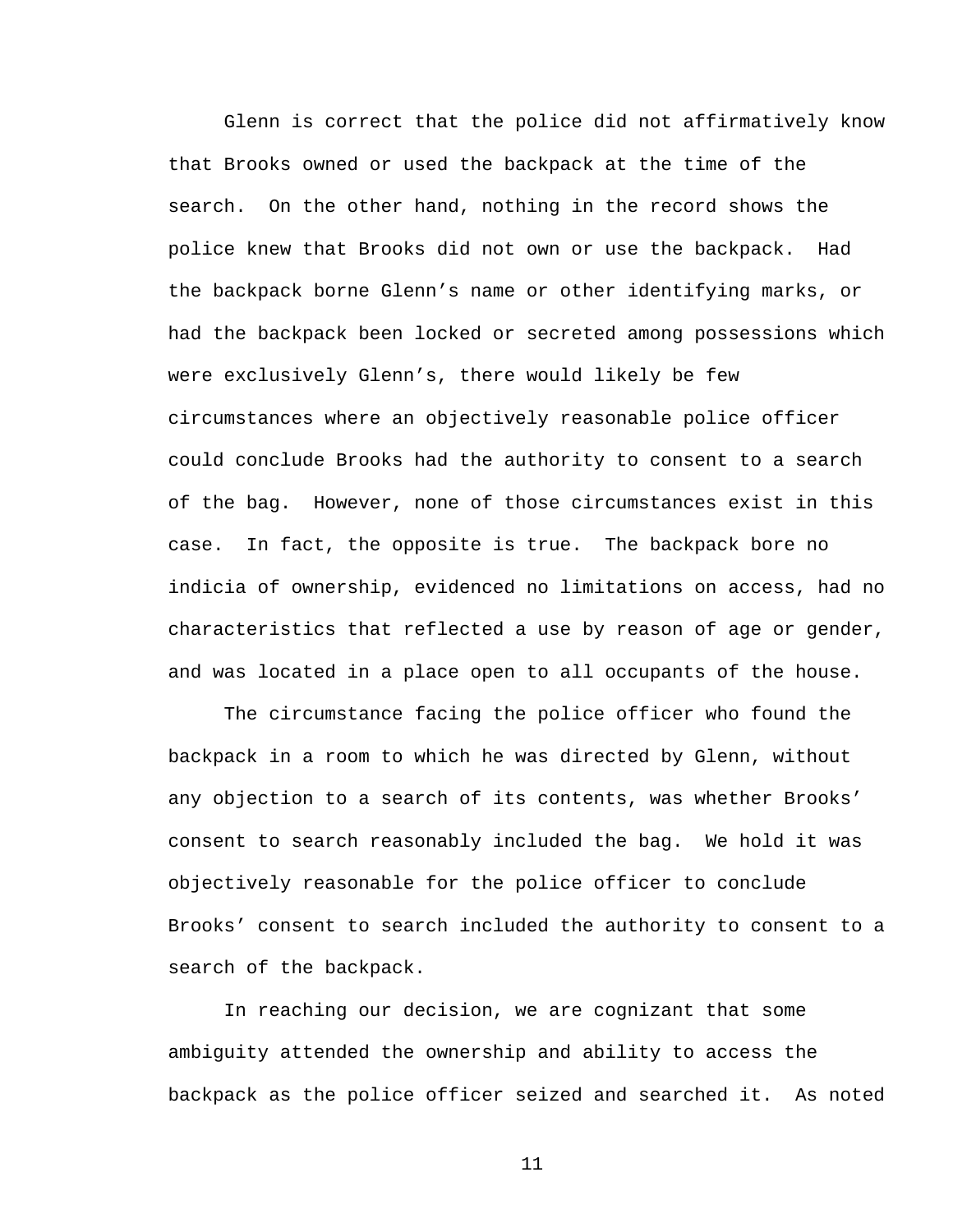above, it bore no identifying indicia and could as logically have belonged to Brooks as it could to Glenn. The backpack was located in a room that the police knew Glenn used, but which was also open to the grandparents. The fact that evidence at the suppression hearing reflected that the backpack belonged to Glenn has no effect on determining the reasonableness of the grandfather's apparent authority for the search at the time the police first found the backpack as none of those facts were known by the police at the time of the search.

The question becomes whether the latent ambiguity about who could access the backpack renders a search unreasonable until all ambiguity is removed. We find the Court of Appeals' reference to the reasoning of the United States Court of Appeals for the Seventh Circuit in United States v. Melgar, 227 F.3d 1038 (7th Cir. 2000), convincing. That court's analysis is instructive as that case also involved the authority to search a closed container belonging to a person other than the one who authorized a general search of the premises where the container was located.

In Melgar, police obtained consent from Rita Velasquez to search the hotel room she rented. At the time of the search, several other persons were in the room, including the defendant, Ms. Melgar. Police found and searched a purse in the room which "had no personalized markings on the outside." The contents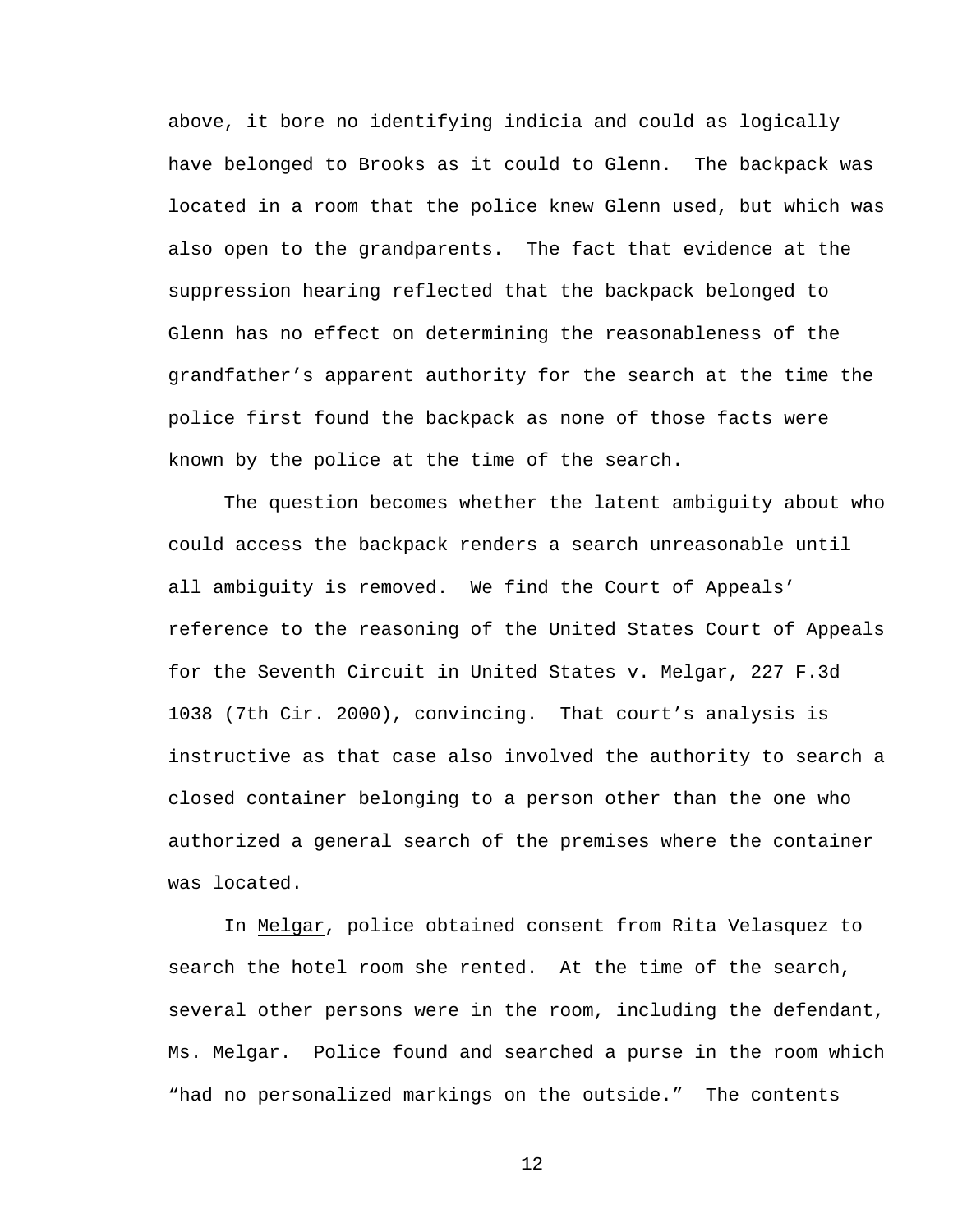showed the purse belonged to Melgar and contained incriminating items that led to her arrest. Melgar claimed her Fourth Amendment rights were violated because Velasquez had no authority to consent to a search of her purse. Id. at 1040.

Even though the police did not affirmatively know the purse belonged to Melgar at the time of the search, the court concluded it was not objectively unreasonable for the police to conclude that Velasquez, the renter of the room, had the authority to authorize not only a search of the room, but of the unmarked purse.

[T]he real question for closed container searches is which way the risk of uncertainty should run. Is such a search permissible only if the police have positive knowledge that the closed container is also under the authority of the person who originally consented to the search (Melgar's view), or is it permissible if the police do not have reliable information that the container is not under the authorizer's control. We are not aware of any case that has taken the strict view represented by the first of these possibilities.

[W]e conclude that the scope of [the renter's] consent encompassed [a] right to look into this container.

. . . .

A contrary rule would impose an impossible burden on the police. It would mean that they could never search closed containers within a dwelling (including hotel rooms) without asking the person whose consent is being given ex ante about every item they might encounter. We note that there is no possibility of such a rule for automobile searches, because the Supreme Court has already authorized this type of container search in that context. Our conclusion here rests in part on the discussion in Houghton that indicates that the container rule rests on general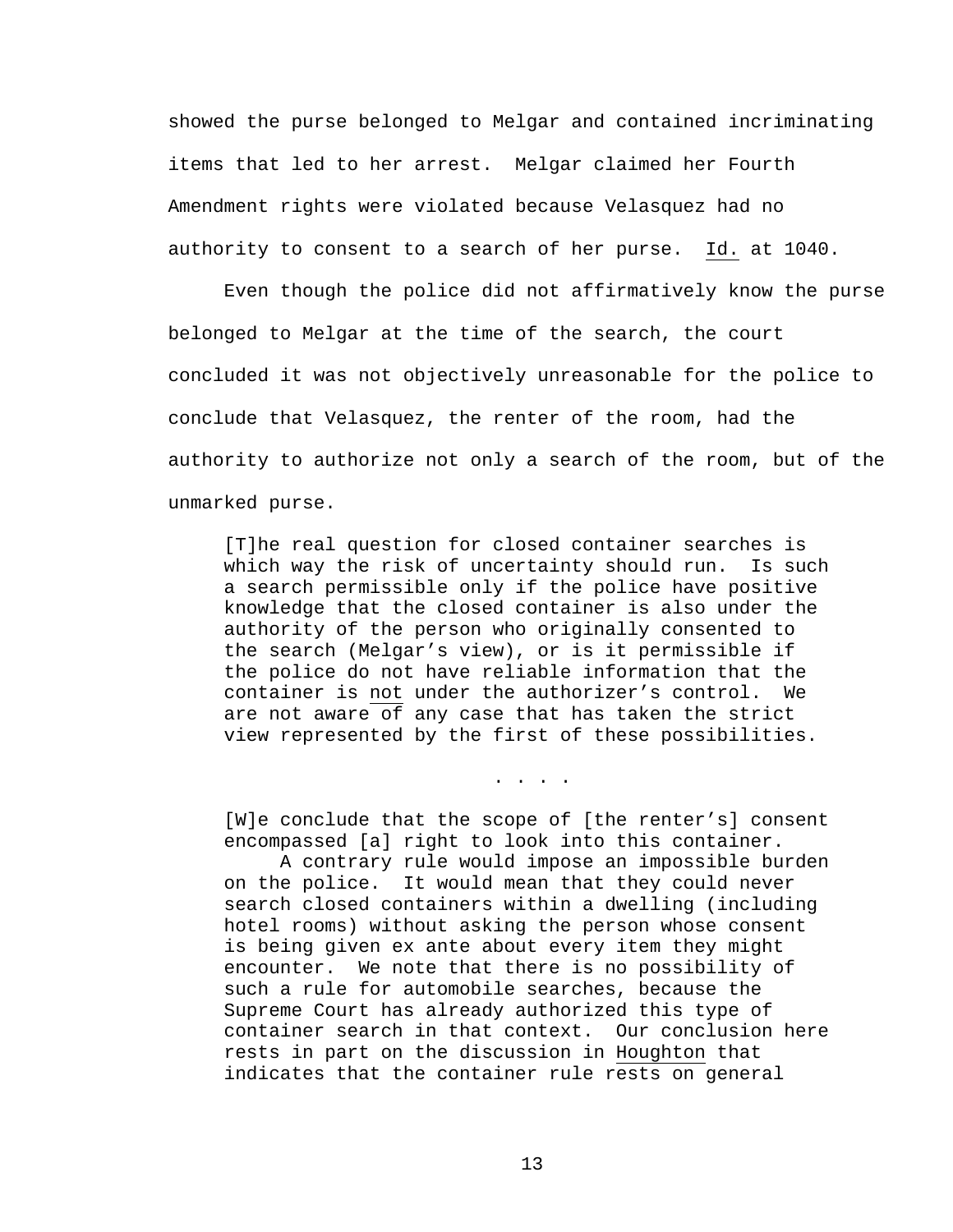principles of Fourth Amendment law that do not depend on the special attributes of automobile searches.

Id. at 1041 (citing Ross, 456 U.S. at 820-821 and Wyoming v. Houghton, 526 U.S. 295, 302 (1999)) (emphasis in original).

 The rationale in Melgar reflects a correct balancing of the competing interests involved in determining the reasonableness of a search in a Fourth Amendment context. Like the hotel room in Melgar, there was a valid consent to search the Brooks' house in the case at bar. It was as objectively reasonable for the police to believe Velasquez had the authority to authorize a search of the unmarked purse in her room as it was for the police to believe Brooks had the authority to consent to a search of the unmarked backpack in his house. The police had no basis to believe that the backpack did not belong to Brooks or that he did not use it, just as they had no basis to believe the purse did not belong to Velasquez. Contrary to Glenn's implication that the police should infer the backpack was the possession of the younger person, nothing in the record as of the time of the search would support that inference. To the contrary, it would be common knowledge that the elderly, such as the disabled grandfather, utilize backpacks or similar devices on their wheelchairs, walkers, or otherwise as an aid for their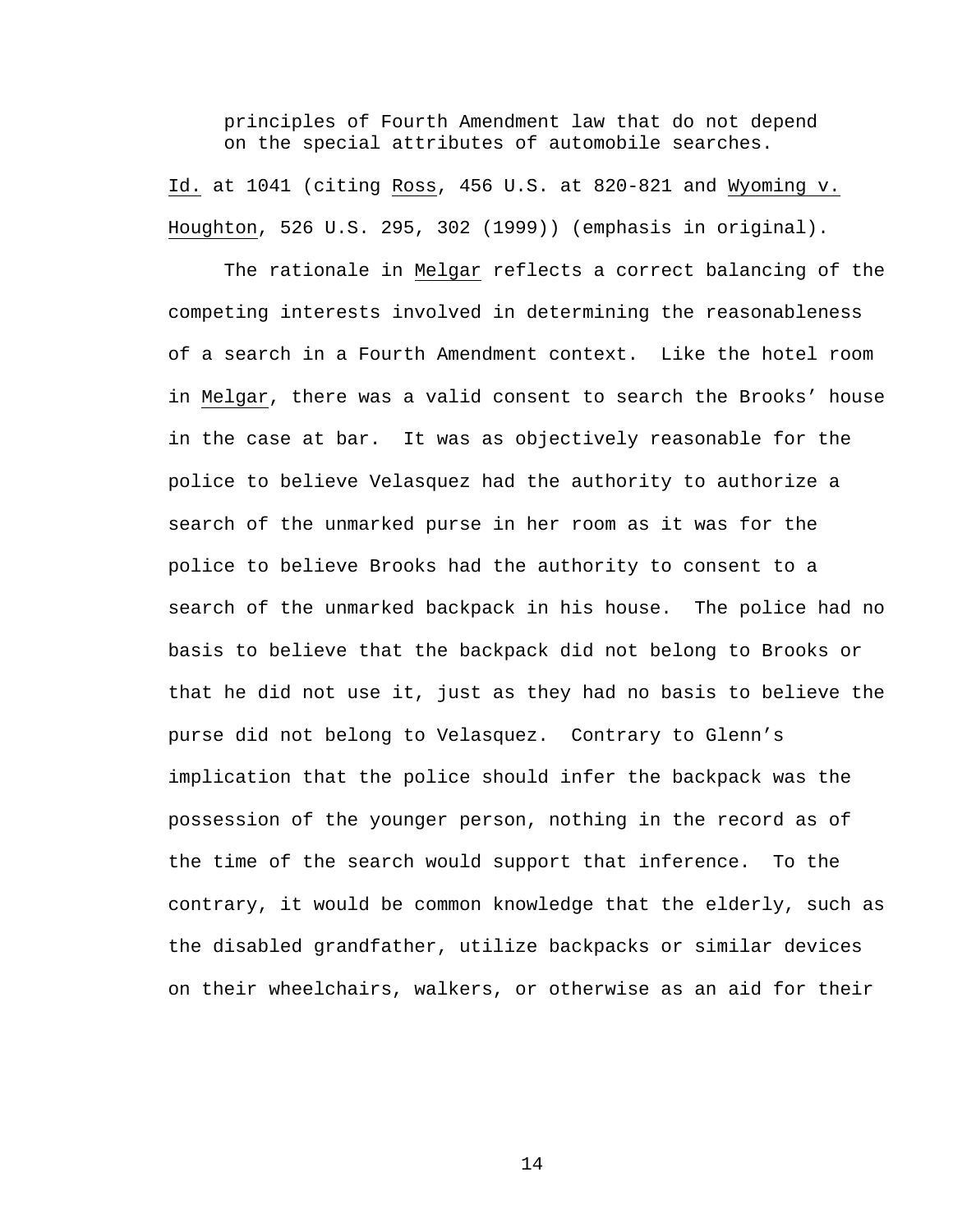infirmities.<sup>3</sup> It was no less likely for the police to reasonably conclude the unidentified, unlocked, backpack was as open to Brooks in his own house as it was to Glenn, the houseguest. As did the court in Melgar, we conclude it was objectively reasonable for the police to conclude that the person consenting to the search of the premises, Brooks, appeared to have the authority to authorize the search of the backpack within the rooms open to him in his own home.

 Our conclusion is further bolstered by the recent decision of the United States Supreme Court in Georgia v. Randolph, 547 U.S. 103 (2006). While Randolph did not involve the search of a closed container, that case established important Fourth Amendment parameters in determining the reasonableness of consent to search where more than one person appears to have

 $\frac{1}{3}$  $3$  Glenn's citation to the decision of the Indiana Supreme Court in Krise v. State, 746 N.E.2d 957 (2001), does not support his position. In that case, a boyfriend and girlfriend occupied the same apartment. Police removed the girlfriend on an unrelated warrant and obtained consent from the boyfriend to search the apartment. During the search, the police discovered a purse and seized contraband in it and charged the girlfriend with its possession. The Indiana Supreme Court correctly held police could not have reasonably believed the boyfriend had the authority to consent to a search of the girlfriend's purse. "We also find that the [prosecution] failed to justify the search on the basis of apparent authority. At the time [the officer] decided to search Krise's purse, he knew that the handbag was a woman's purse and that Krise was the only woman living in the house." Id. at 971.

No such identifying factor is present in the case at bar to affect the determination of the reasonableness of the appearance of Brooks' authority to consent to a search of the backpack.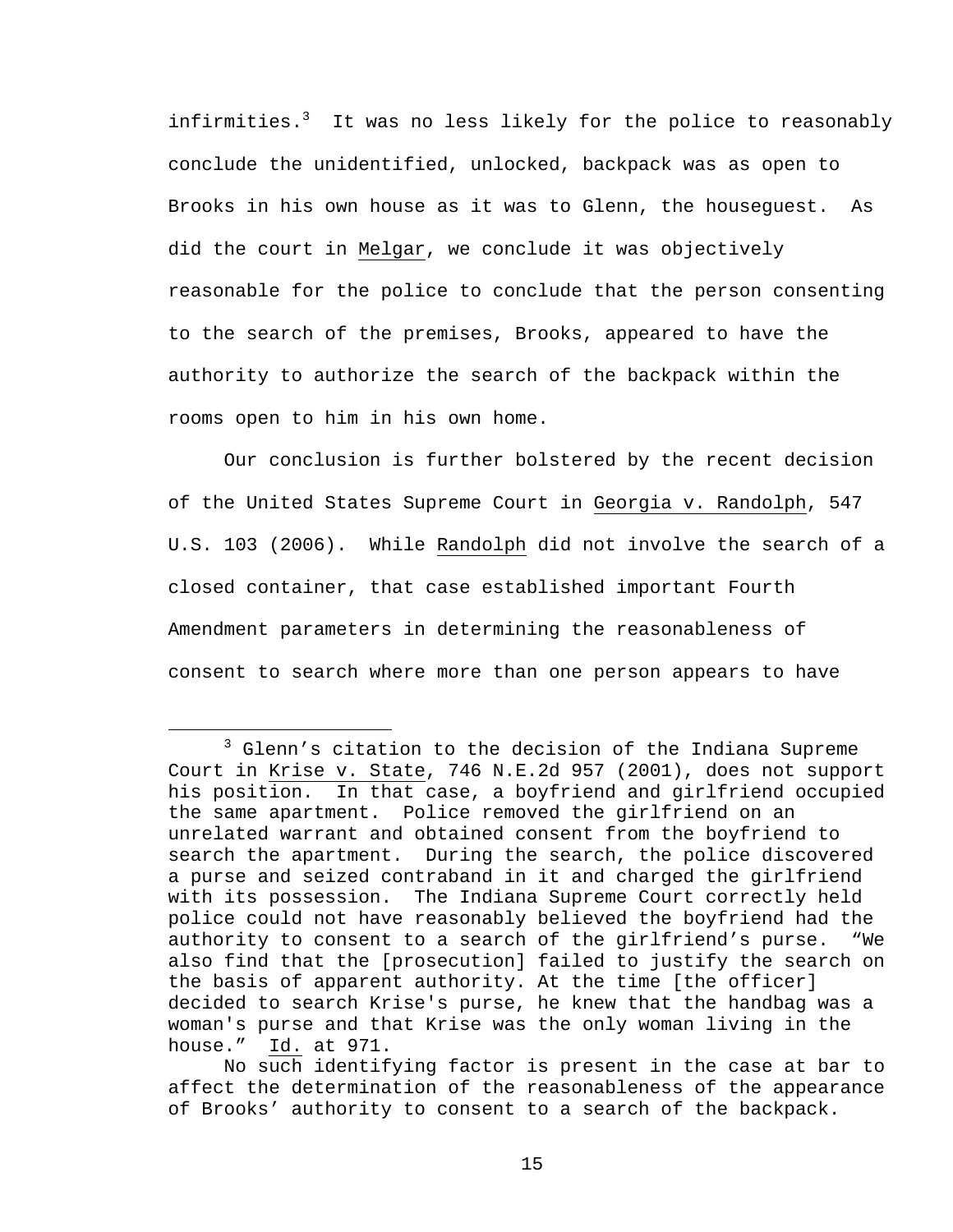some authority or reasonable expectation of privacy in the premises to be searched. While Matlock had established that a co-occupant could grant voluntary consent to a search of premises over which she had material rights with an absent cooccupant, Randolph verified such a consent was ineffective if the other co-occupant was indeed present and objected. The Supreme Court then further explained that if the search is otherwise objectively reasonable, a potential objector who raises no objection to the search when he has the opportunity to do so "loses out."

[W]e have to admit that we are drawing a fine line; if a potential defendant with self-interest in objecting is in fact at the door and objects, the co-tenant's permission does not suffice for a reasonable search, whereas the potential objector, nearby but not invited to take part in the threshold colloquy, loses out. This is the line we draw, and we think the formalism is justified. . . . [W]e think it would needlessly limit the capacity of the police to respond to ostensibly legitimate opportunities in the field if we were to hold that reasonableness required the police to take affirmative steps to find a potentially objecting co-tenant before acting on the permission they had already received.

Id. at 121-22.

 The Supreme Court's Randolph analysis aptly applies on the facts of this case. Glenn could have objected to the search of either of the bedrooms, but failed to do so even though he was in conversation with the police officers before and during the search. In fact, it was Glenn who directed the police to the